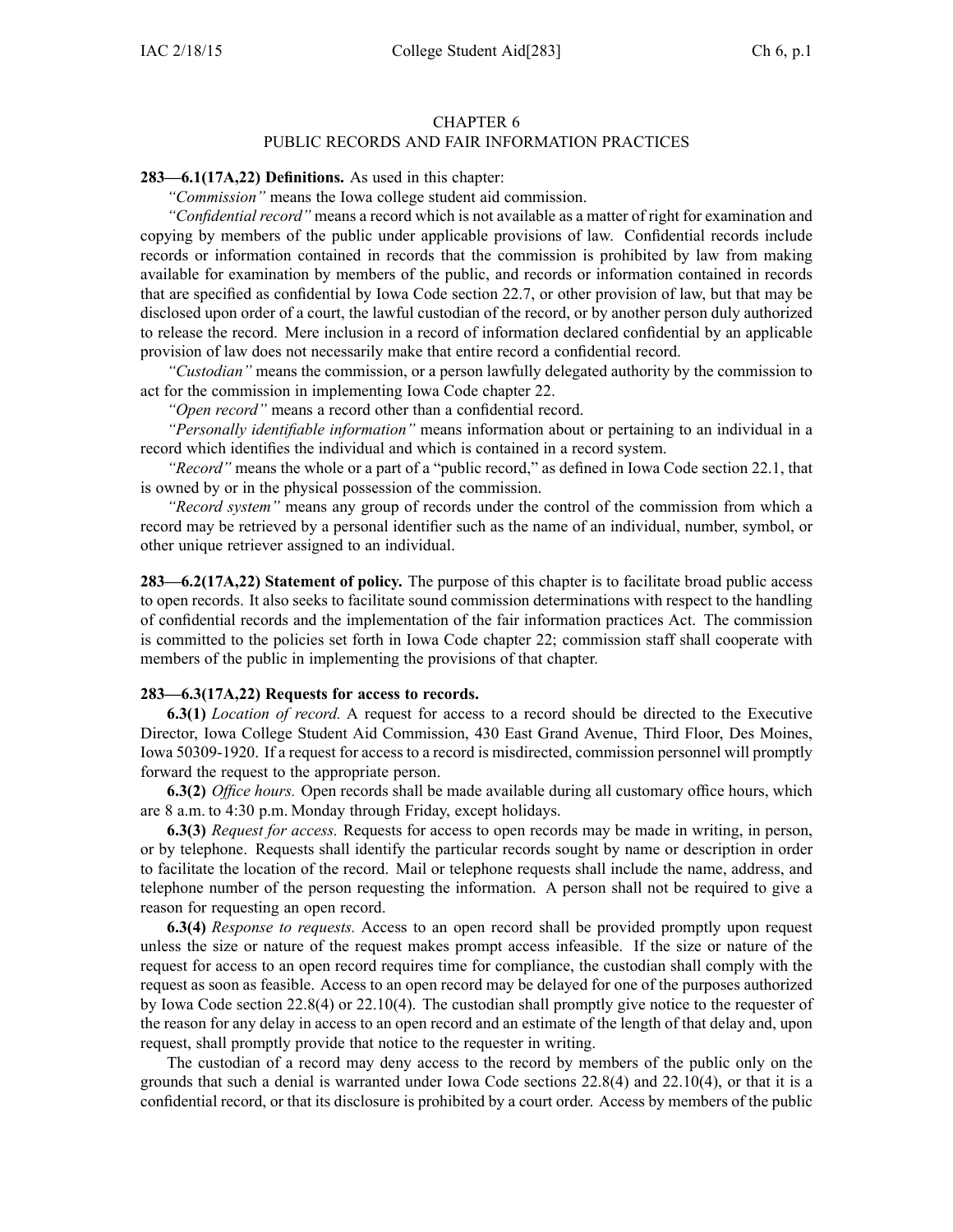to <sup>a</sup> confidential record is limited by law and, therefore, may generally be provided only in accordance with the provisions of rule 283—6.4(17A,22) and other applicable provisions of law.

**6.3(5)** *Security of record.* No person may, without permission from the custodian, search or remove any record from commission files. Examination and copying of commission records shall be supervised by the custodian or <sup>a</sup> designee of the custodian. Records shall be protected from damage and disorganization.

**6.3(6)** *Copying.* A reasonable number of copies of an open record may be made in the commission's office. If photocopy equipment is not available in the commission office where an open record is kept, the custodian shall permit its examination in that office and shall arrange to have copies promptly made elsewhere.

## **6.3(7)** *Fees.*

*a. When charged.* The commission may charge feesin connection with the examination or copying of records only if the fees are authorized by law. To the extent permitted by applicable provisions of law, the paymen<sup>t</sup> of fees may be waived when the imposition of fees is inequitable or when <sup>a</sup> waiver is in the public interest.

*b. Copying and postage costs.* Price schedules for published materials and for photocopies of recordssupplied by the commission shall be prominently posted in commission offices. Copies of records may be made by or for members of the public on commission photocopy machines or from electronic storage systems at cost as determined and posted in commission offices by the custodian. When the mailing of copies of records is requested, the actual costs of such mailing may also be charged to the requester.

*c. Supervisory fee.* An hourly fee may be charged for actual commission expenses in supervising the examination and copying of requested records when the supervision time required is in excess of one hour. The custodian shall prominently pos<sup>t</sup> in commission offices the hourly fees to be charged for supervision of records during examination and copying. That hourly fee shall not be in excess of the hourly wage of <sup>a</sup> commission clerical employee who ordinarily would be appropriate and suitable to perform this supervisory function.

*d. Advance deposits.*

(1) When the estimated total fee chargeable under this subrule exceeds \$25, the custodian may require <sup>a</sup> requester to make an advance paymen<sup>t</sup> to cover all or <sup>a</sup> par<sup>t</sup> of the estimated fee.

(2) When <sup>a</sup> requester has previously failed to pay <sup>a</sup> fee chargeable under this subrule, the custodian may require advance paymen<sup>t</sup> of the full amount of any estimated fee before the custodian processes <sup>a</sup> new reques<sup>t</sup> from the requester.

[**ARC 1869C**, IAB 2/18/15, effective 3/25/15]

**283—6.4(17A,22) Access to confidential records.** Under Iowa Code section [22.7](https://www.legis.iowa.gov/docs/ico/section/22.7.pdf) or other applicable provisions of law, the lawful custodian may disclose certain confidential records to one or more members of the public. Other provisions of law authorize or require the custodian to release specified confidential records under certain circumstances or to particular persons. In requesting the custodian to permit the examination and copying ofsuch <sup>a</sup> confidential record, the following procedures apply and are in addition to those specified for requests for access to records in rule 283—6.3(17A,22).

**6.4(1)** *Proof of identity.* A person requesting access to <sup>a</sup> confidential record may be required to provide proof of identity or authority to secure access to the record.

**6.4(2)** *Requests.* The custodian may require <sup>a</sup> reques<sup>t</sup> to examine and copy <sup>a</sup> confidential record to be in writing. A person requesting access to such <sup>a</sup> record may be required to sign <sup>a</sup> certified statement or affidavit enumerating the specific reasons justifying access to the confidential record and to provide any proof necessary to establish relevant facts.

**6.4(3)** *Notice to subject of record and opportunity to obtain injunction.* After the custodian receives <sup>a</sup> reques<sup>t</sup> for accessto <sup>a</sup> confidential record, and before the custodian releasessuch <sup>a</sup> record, the custodian may make reasonable efforts to notify promptly any person who is <sup>a</sup> subject of that record, is identified in that record, and whose address or telephone number is contained in that record. To the extent such <sup>a</sup> delay is practicable and in the public interest, the custodian may give the subject of such <sup>a</sup> confidential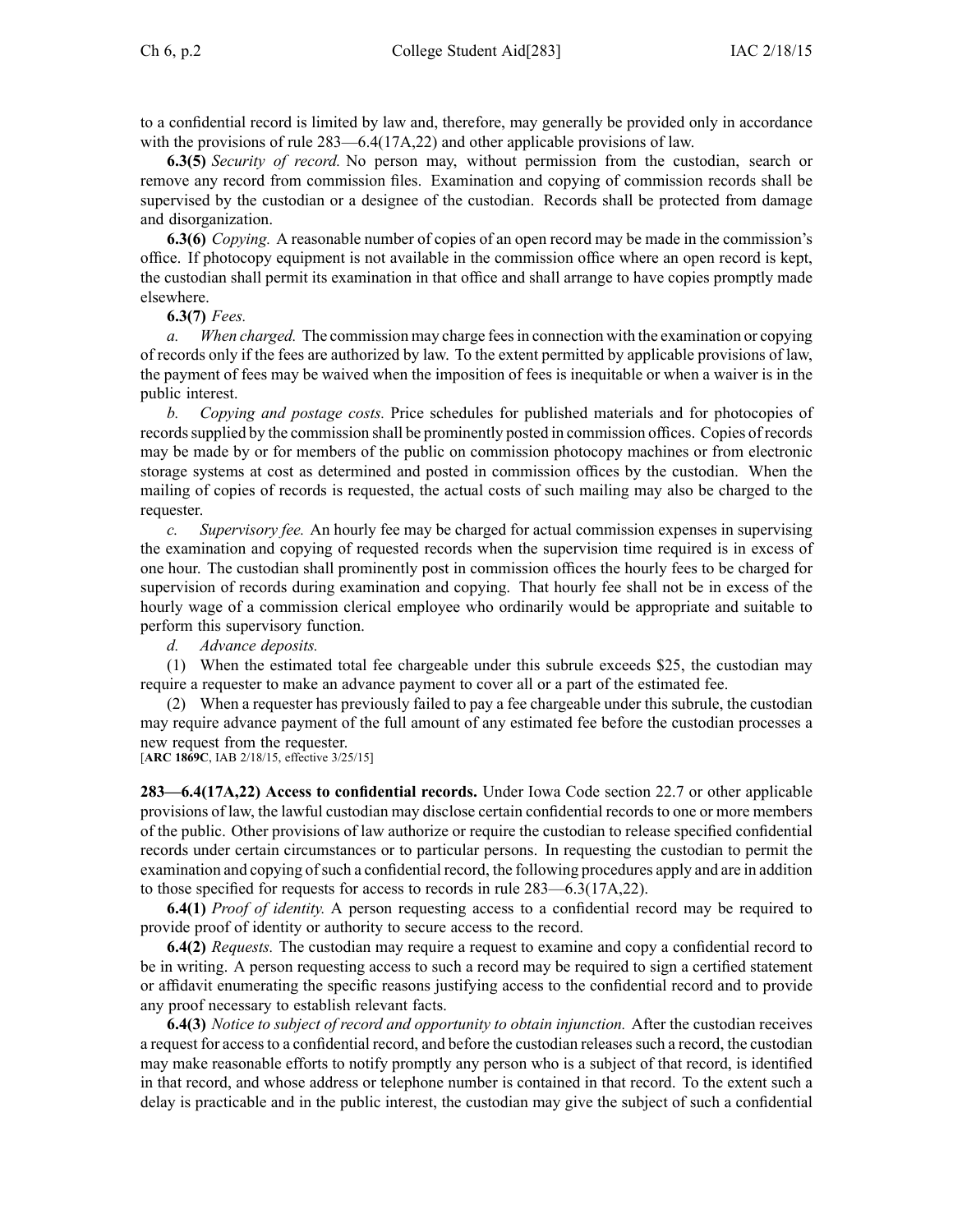record to whom notification is transmitted <sup>a</sup> reasonable opportunity to seek an injunction under Iowa Code section [22.8](https://www.legis.iowa.gov/docs/ico/section/22.8.pdf), and indicate to the subject of the record the specific period of time during which disclosure will be delayed for that purpose.

**6.4(4)** *Request denied.* When the custodian denies <sup>a</sup> reques<sup>t</sup> for access to <sup>a</sup> confidential record, the custodian shall promptly notify the requester. If the requester indicates to the custodian that <sup>a</sup> written notification of the denial is desired, the custodian shall promptly provide such <sup>a</sup> notification that is signed by the custodian and that includes:

*a.* The name and title or position of the custodian responsible for the denial; and

*b.* A citation to the provision of law vesting authority in the custodian to deny disclosure of the record and <sup>a</sup> brief statement of the reasons for the denial to this requester.

**6.4(5)** *Request granted.* When the custodian grants <sup>a</sup> reques<sup>t</sup> for access to <sup>a</sup> confidential record to <sup>a</sup> particular person, the custodian shall notify that person and indicate any lawful restrictions imposed by the custodian on that person's examination and copying of the record.

**283—6.5(17A,22) Requests for treatment of <sup>a</sup> record as <sup>a</sup> confidential record and its withholding from examination.** The custodian may treat <sup>a</sup> record as <sup>a</sup> confidential record and withhold it from examination only to the extent that the custodian is authorized by Iowa Code section [22.7](https://www.legis.iowa.gov/docs/ico/section/22.7.pdf), another applicable provision of law, or <sup>a</sup> court order, to refuse to disclose that record to members of the public.

**6.5(1)** *Persons who may request.* Any person who would be aggrieved or adversely affected by disclosure of <sup>a</sup> record and who asserts that Iowa Code section [22.7](https://www.legis.iowa.gov/docs/ico/section/22.7.pdf), another applicable provision of law, or <sup>a</sup> court order, authorizes the custodian to treat the record as <sup>a</sup> confidential record, may reques<sup>t</sup> the custodian to treat that record as <sup>a</sup> confidential record and to withhold it from public inspection.

**6.5(2)** *Request.* A reques<sup>t</sup> that <sup>a</sup> record be treated as <sup>a</sup> confidential record and be withheld from public inspection shall be in writing and shall be filed with the custodian. The reques<sup>t</sup> must set forth the legal and factual basis justifying such confidential record treatment for that record, and the name, address, and telephone number of the person authorized to respond to any inquiry or action of the custodian concerning the request. A person requesting treatment of <sup>a</sup> record as <sup>a</sup> confidential record may also be required to sign <sup>a</sup> certified statement or affidavit enumerating the specific reasonsjustifying the treatment of that record as <sup>a</sup> confidential record and to provide any proof necessary to establish relevant facts. Requests for treatment of a record as such a confidential record for a limited time period shall also specify the precise period of time for which that treatment is requested.

A person filing such <sup>a</sup> reques<sup>t</sup> shall, if possible, accompany the reques<sup>t</sup> with <sup>a</sup> copy of the record in question from which those portions for which such confidential record treatment has been requested have been deleted. If the original record is being submitted to the commission by the person requesting such confidential treatment at the time the reques<sup>t</sup> is filed, the person shall indicate conspicuously on the original record that all or portions of it are confidential.

**6.5(3)** *Failure to request.* Failure of <sup>a</sup> person to reques<sup>t</sup> confidential record treatment for <sup>a</sup> record does not preclude the custodian from treating it as <sup>a</sup> confidential record. However, if <sup>a</sup> person who has submitted business information to the commission does not reques<sup>t</sup> that it be withheld from public inspection under Iowa Code sections [22.7\(3\)](https://www.legis.iowa.gov/docs/ico/section/22.7.pdf) and [22.7\(6\)](https://www.legis.iowa.gov/docs/ico/section/22.7.pdf), the custodian of records containing that information may proceed as if that person has no objection to its disclosure to members of the public.

**6.5(4)** *Timing of decision.* A decision by the custodian with respec<sup>t</sup> to the disclosure of <sup>a</sup> record to members of the public may be made when <sup>a</sup> reques<sup>t</sup> for its treatment as <sup>a</sup> confidential record that is not available for public inspection is filed, or when the custodian receives <sup>a</sup> reques<sup>t</sup> for access to the record by <sup>a</sup> member of the public.

**6.5(5)** *Request granted or deferred.* If <sup>a</sup> reques<sup>t</sup> for such confidential record treatment is granted, or if action on such <sup>a</sup> reques<sup>t</sup> is deferred, <sup>a</sup> copy of the record from which the matter in question has been deleted and <sup>a</sup> copy of the decision to gran<sup>t</sup> the reques<sup>t</sup> or to defer action upon the reques<sup>t</sup> will be made available for public inspection in lieu of the original record. If the custodian subsequently receives <sup>a</sup> reques<sup>t</sup> for access to the original record, the custodian will make reasonable and timely efforts to notify any person who has filed <sup>a</sup> reques<sup>t</sup> for its treatment as <sup>a</sup> confidential record that is not available for public inspection of the pendency of that subsequent request.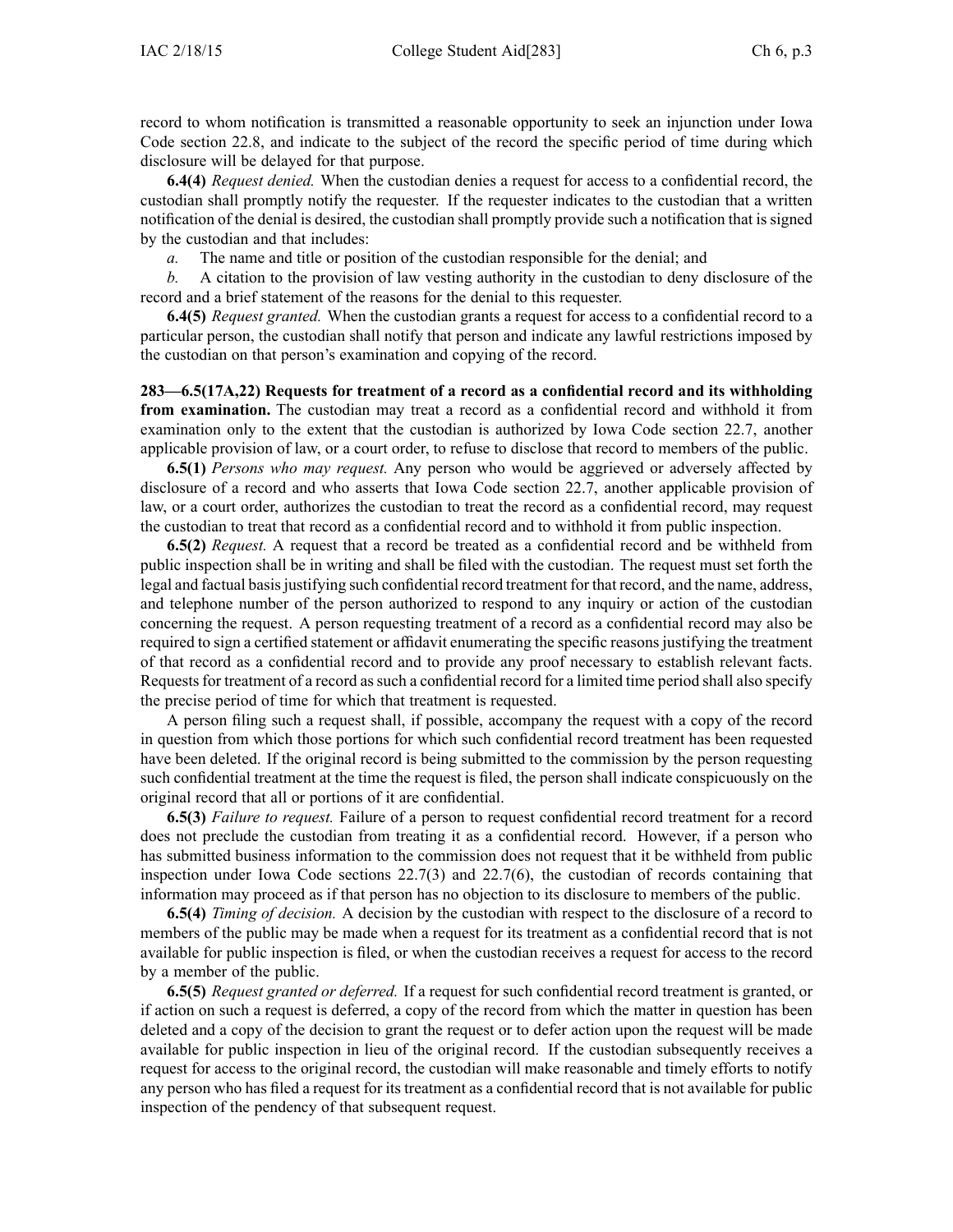**6.5(6)** *Request denied and opportunity to seek injunction.* If <sup>a</sup> reques<sup>t</sup> that <sup>a</sup> record be treated as <sup>a</sup> confidential record and be withheld from public inspection is denied, the custodian shall notify the requester in writing of that determination and the reasons therefor. On application by the requester, the custodian may engage in <sup>a</sup> good-faith, reasonable delay in allowing examination of the record so that the requester may seek injunctive relief under the provisions of Iowa Code section [22.8](https://www.legis.iowa.gov/docs/ico/section/22.8.pdf), or other applicable provision of law. However, such <sup>a</sup> record shall not be withheld from public inspection for any period of time if the custodian determines that the requester had no reasonable grounds to justify the treatment of that record as <sup>a</sup> confidential record. The custodian shall notify the requester in writing of the time period allowed to seek injunctive relief or the reasons for the determination that no reasonable grounds exist to justify the treatment of that record as <sup>a</sup> confidential record. The custodian may extend the period of good-faith, reasonable delay in allowing examination of the record so that the requester may seek injunctive relief only if no reques<sup>t</sup> for examination of that record has been received, or if <sup>a</sup> court directs the custodian to treat it as <sup>a</sup> confidential record, or to the extent permitted by another applicable provision of law, or with the consent of the person requesting access.

**283—6.6(17A,22) Procedure by which additions, dissents, or objections may be entered into certain records.** Except as otherwise provided by law, <sup>a</sup> person may file <sup>a</sup> reques<sup>t</sup> with the custodian to review, and to have <sup>a</sup> written statement of additions, dissents, or objections entered into, <sup>a</sup> record containing personally identifiable information pertaining to that person. However, this does not authorize <sup>a</sup> person who is <sup>a</sup> subject of such <sup>a</sup> record to alter the original copy of that record or to expand the official record of any commission proceeding. The requester shall send the reques<sup>t</sup> to review such <sup>a</sup> record or the written statement of additions, dissents, or objections to the custodian or to the Iowa college student aid commission. The reques<sup>t</sup> to review such <sup>a</sup> record or the written statement of such <sup>a</sup> record of additions, dissents, or objections must be dated and signed by the requester, and shall include the current address and telephone number of the requester or the requester's representative.

**283—6.7(17A,22) Consent to disclosure by the subject of <sup>a</sup> confidential record.** To the extent permitted by any applicable provision of law, <sup>a</sup> person who is the subject of <sup>a</sup> confidential record may have <sup>a</sup> copy of the portion of that record concerning the subject disclosed to <sup>a</sup> third party. A reques<sup>t</sup> for such <sup>a</sup> disclosure must be in writing and must identify the particular record or records that may be disclosed, and the particular person or class of persons to whom the record may be disclosed (and, where applicable, the time period during which the record may be disclosed). The person who is the subject of the record and, where applicable, the person to whom the record is to be disclosed, may be required to provide proof of identity. (Additional requirements may be necessary for special classes of records.) Appearance of counsel before the commission on behalf of <sup>a</sup> person who is the subject of <sup>a</sup> confidential record is deemed to constitute consent for the commission to disclose records about that person to the person's attorney.

**283—6.8(17A,22) Notice to suppliers of information.** When the commission requests <sup>a</sup> person to supply information about that person, the commission shall notify the person of the use that will be made of the information, which persons outside the commission might routinely be provided this information, which parts of the requested information are required and which are optional, and the consequences of <sup>a</sup> failure to provide the information requested. This notice may be given in these rules, on the written form used to collect the information, on <sup>a</sup> separate fact sheet or letter, in brochures, in formal agreements, in contracts, in handbooks, in manuals, verbally, or by other appropriate means.

# **283—6.9(17A,22) Routine use.**

**6.9(1)** Defined. "Routine use" means the disclosure of <sup>a</sup> record without the consent of the subject or subjects, for <sup>a</sup> purpose which is compatible with the purpose for which the record was collected. It includes disclosures required to be made by statute other than the public records law, Iowa Code chapter [22](https://www.legis.iowa.gov/docs/ico/chapter/22.pdf).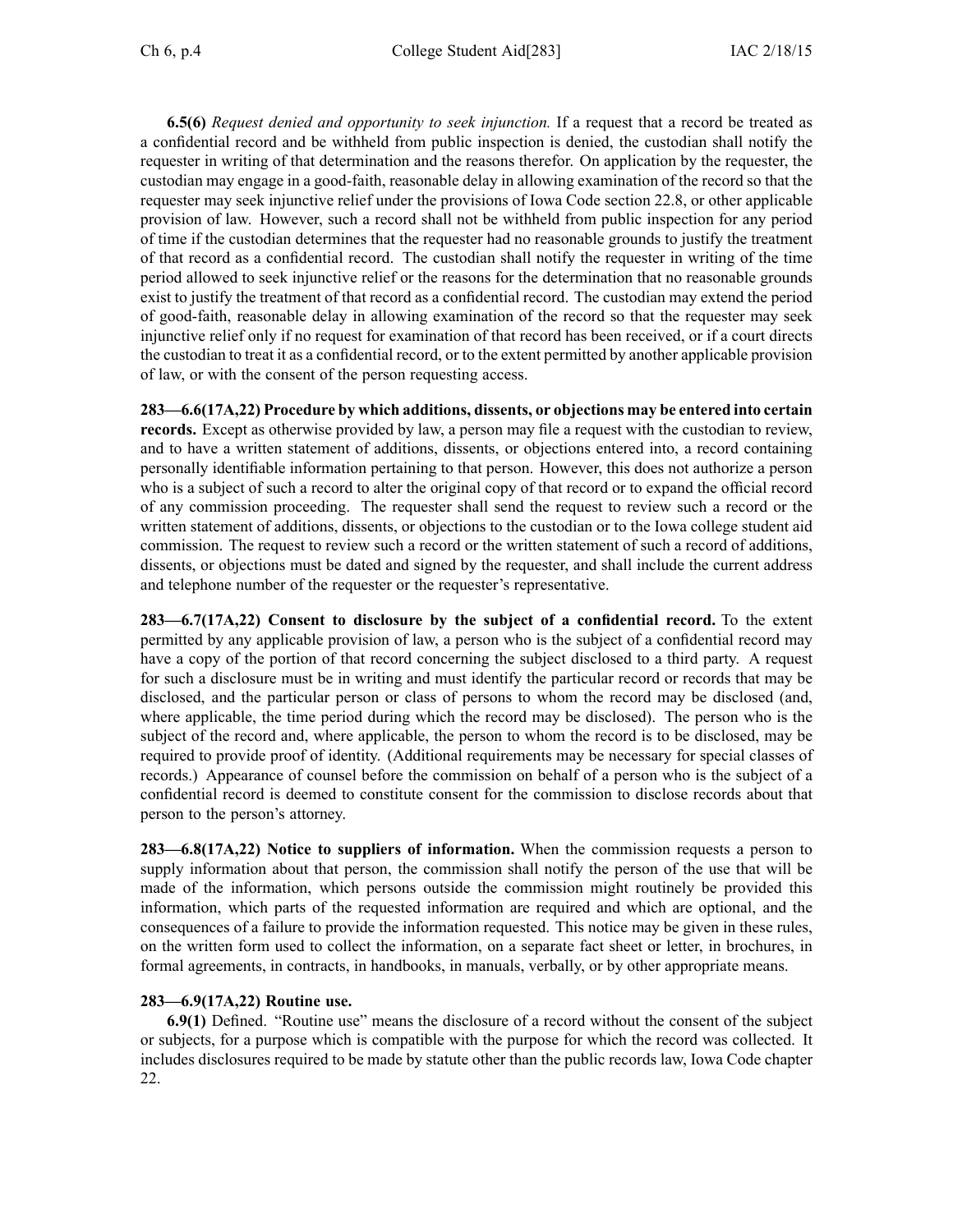**6.9(2)** To the extent allowed by law, the following are considered routine uses of all commission records:

*a.* Disclosure of officers, employees, and agents of the commission who have <sup>a</sup> need for the record in the performance of their duties. The custodian of the record may, upon reques<sup>t</sup> of an officer or employee, or on the custodian's own initiative, determine what constitutes legitimate need to use confidential records.

*b.* Disclosure of information indicating an apparen<sup>t</sup> violation of the law to appropriate law enforcement authorities for investigation and possible prosecution, civil court action, or regulatory order.

*c.* Disclosure to the department of inspections and appeals regarding matters in which it performs services or functions on behalf of the commission.

*d.* Transfers of information within the commission, to other state agencies, or to local units of government, as appropriate, to administer the program for which the information is collected.

*e.* Information released to staff of federal and state entities for audit purposes or to determine whether the commission is lawfully operating <sup>a</sup> program.

*f.* Any disclosure specifically authorized by the statute under which the record is collected or maintained.

## **283—6.10(17A,22) Consensual disclosure of confidential records.**

**6.10(1)** *Consent to disclosure by <sup>a</sup> subject.* The subject may consent in writing to commission disclosure of confidential records as provided in rule 283—6.7(17A,22).

**6.10(2)** *Complaints to public officials.* A letter from <sup>a</sup> subject of <sup>a</sup> confidential record to <sup>a</sup> public official which seeks the official's intervention on behalf of the subject in <sup>a</sup> matter that involves the commission may be treated as an authorization to release sufficient information about the subject to the official to resolve the matter.

**283—6.11(17A,22) Release to subject.** The subject of <sup>a</sup> confidential record may file <sup>a</sup> written reques<sup>t</sup> to review the subject's confidential records. However, the commission need not release the following records to the subject:

1. The identity of <sup>a</sup> person providing information to the commission when the information is authorized as confidential pursuan<sup>t</sup> to Iowa Code subsection [22.7\(18\)](https://www.legis.iowa.gov/docs/ico/section/22.7.pdf).

- 2. The work product of an attorney or otherwise privileged information.
- 3. Peace officers' investigative reports, excep<sup>t</sup> as required by Iowa Code subsection [22.7\(5\)](https://www.legis.iowa.gov/docs/ico/section/22.7.pdf).
- 4. Those otherwise authorized by law.

**283—6.12(17A,22) Availability of records.** This rule lists the commission records which are open to the public, those which are confidential, and those which are partially open and partially confidential.

Commission records are listed by category, according to the legal basis for confidential treatment (if any). The commission administers federally funded programs, as well as state programs, and is authorized by Iowa Code section [22.9](https://www.legis.iowa.gov/docs/ico/section/22.9.pdf) to enforce confidentiality standards for federal law and regulations as are required for receipt of the funds. A single record may contain information from several categories.

The chart indicates whether the record contains personally identifiable information, and indicates the legal authority for confidentiality and for the collection of personally identifiable information.